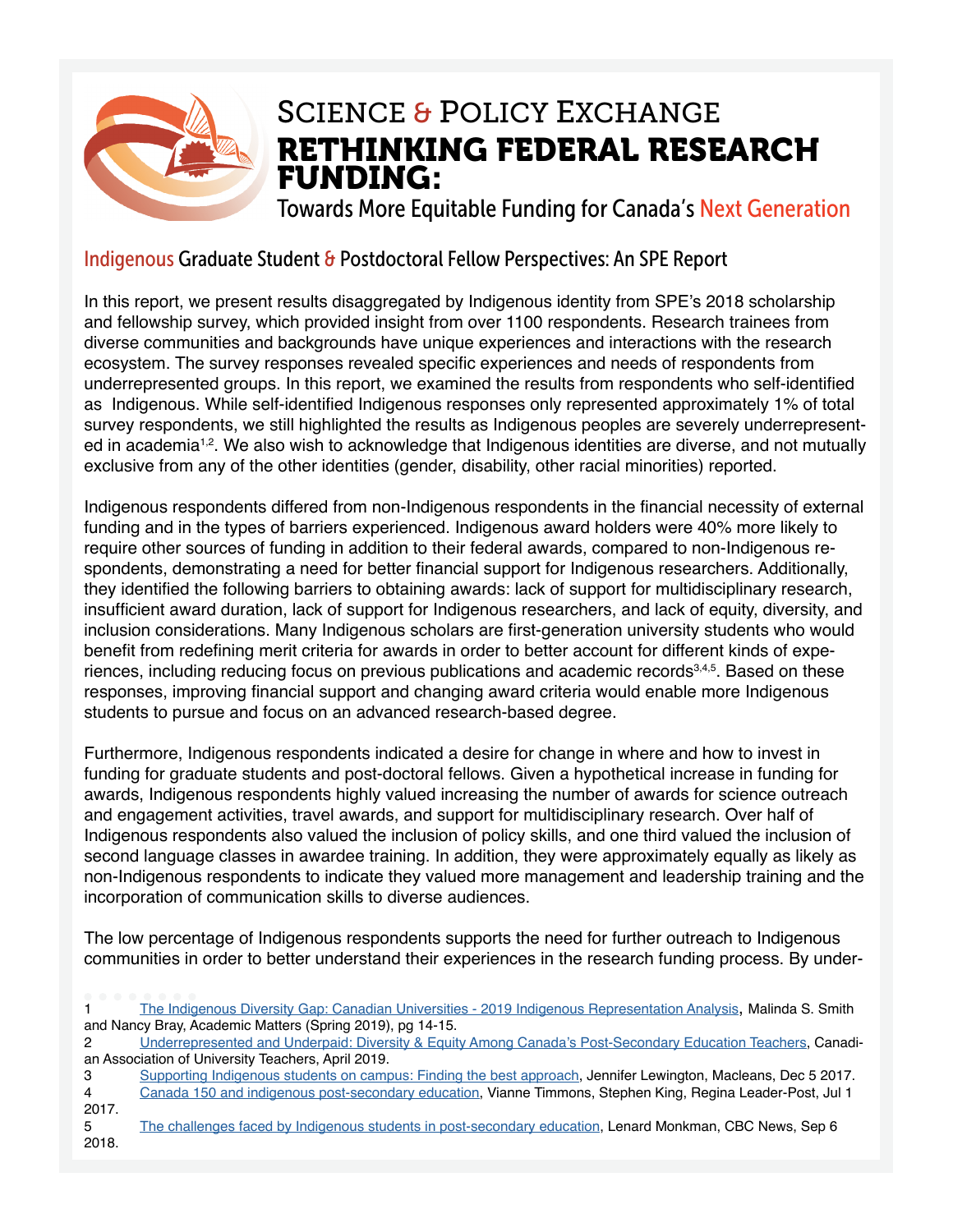standing and addressing their needs, policies and programs can be created to improve access to science, make academia more inclusive, and produce better research. In order to foster a more inclusive research training environment that values multiple methods of knowledge production and is more inclusive and supportive of Indigenous scholars, award criteria, amount, and access should all be reviewed.

#### **Along with recommendations made in our other survey reports, we recommend that the federal funding agencies:**

- 1. Further engage Indigenous trainees on their unique experiences with research funding.
- 2. Dedicate new trainee funding for leadership and communication development, international collaboration, and science outreach and engagement.
- 3. Support multidisciplinary research by continuing to better coordinate amongst tri-councils.
- 4. Widen criteria for award recognition to de-emphasize previous success and increase emphasis on research-related extracurricular work.

Different groups of students experience the federal funding system in unique ways. You can read more about some of their specific experiences in other micro-reports at the following link.

<https://www.sp-exchange.ca/rethinking-federal-research-funding>



**SCIENCE & POLICY EXCHANGE** 

DIALOGUE SCIENCES & POLITIQUES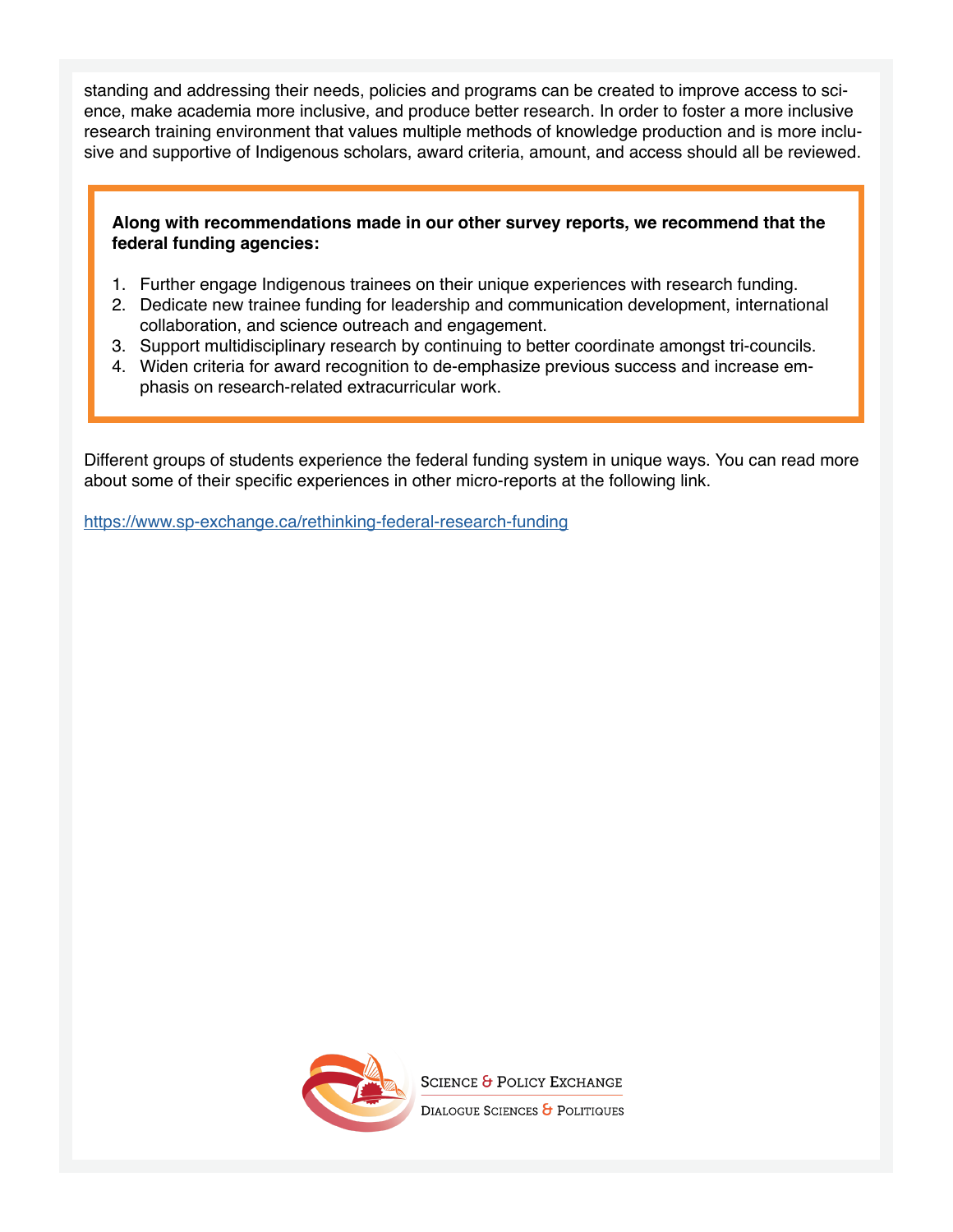

# SCIENCE & POLICY EXCHANGE SURVEY ON CANADIAN SCHOLARSHIPS & FELLOWSHIPS

Science & Policy Exchange (SPE) is a non-profit group aimed at representing the voice of next-generation researchers to policy makers. We asked graduate students and postdoctoral fellows to tell us what they want for the future of scholarships and fellowships in Canada.

These selected data highlight the diverse perspectives of early-career scholars with self-identified Indigenous status. These experiences and responses further the crucial analysis required to support attraction, retention and promotion of Indigneous trainees through scholarship.

### Experiences with Awards Application Did you require other sources of funding during the duration of this award?



#### What are the barriers or problems with current scholarship and fellowship opportunities?



### Launching Future Careers

#### In your opinion, your award helped prepare you for a career in:



Indigenous Other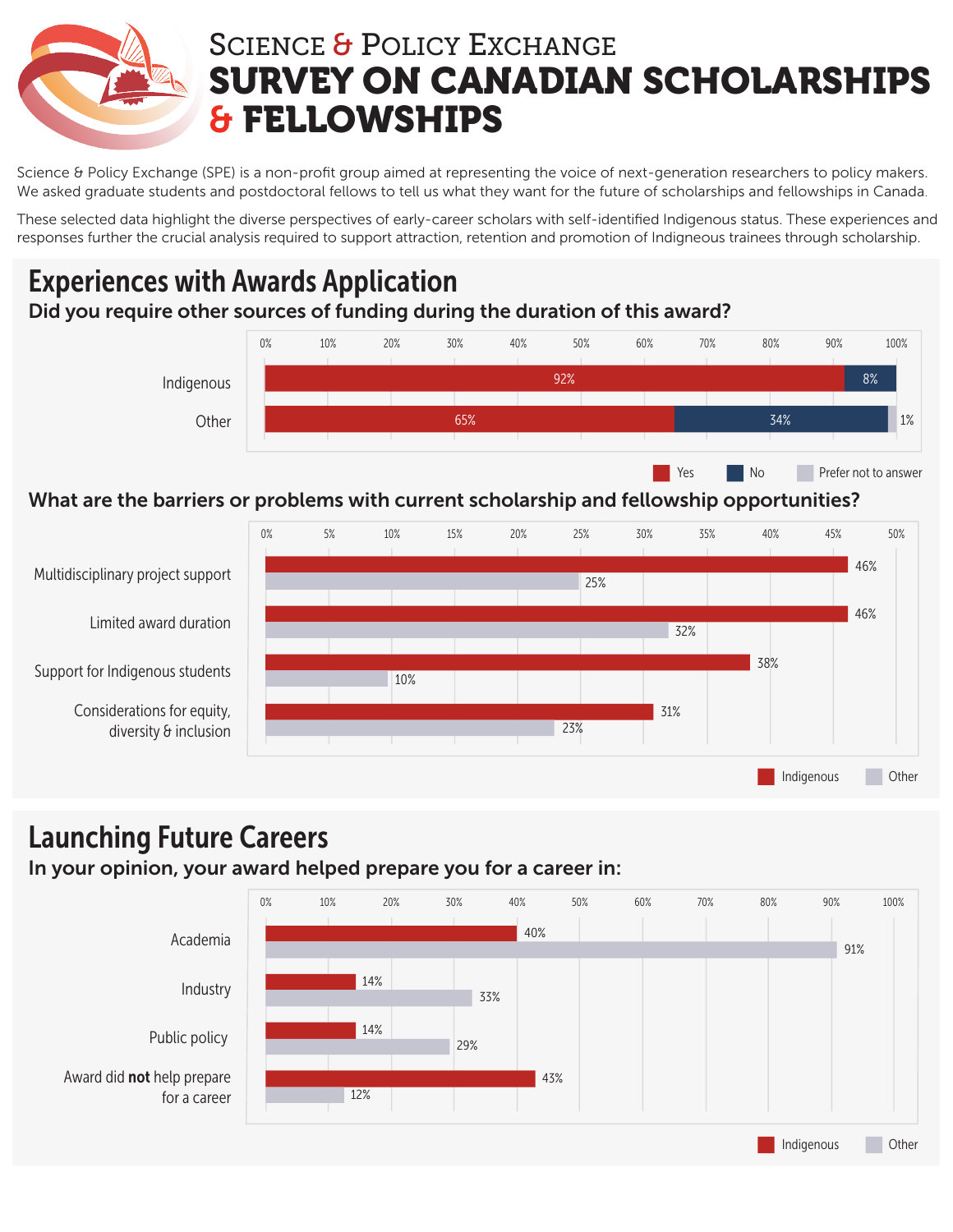## Redefining Excellence Criteria

In your opinion, rate how much value you think reviewers should place on the following factors when evaluating awards applications:



# Redefining Skills Training

Are there other skills you would like to see incorporated and encouraged into training?